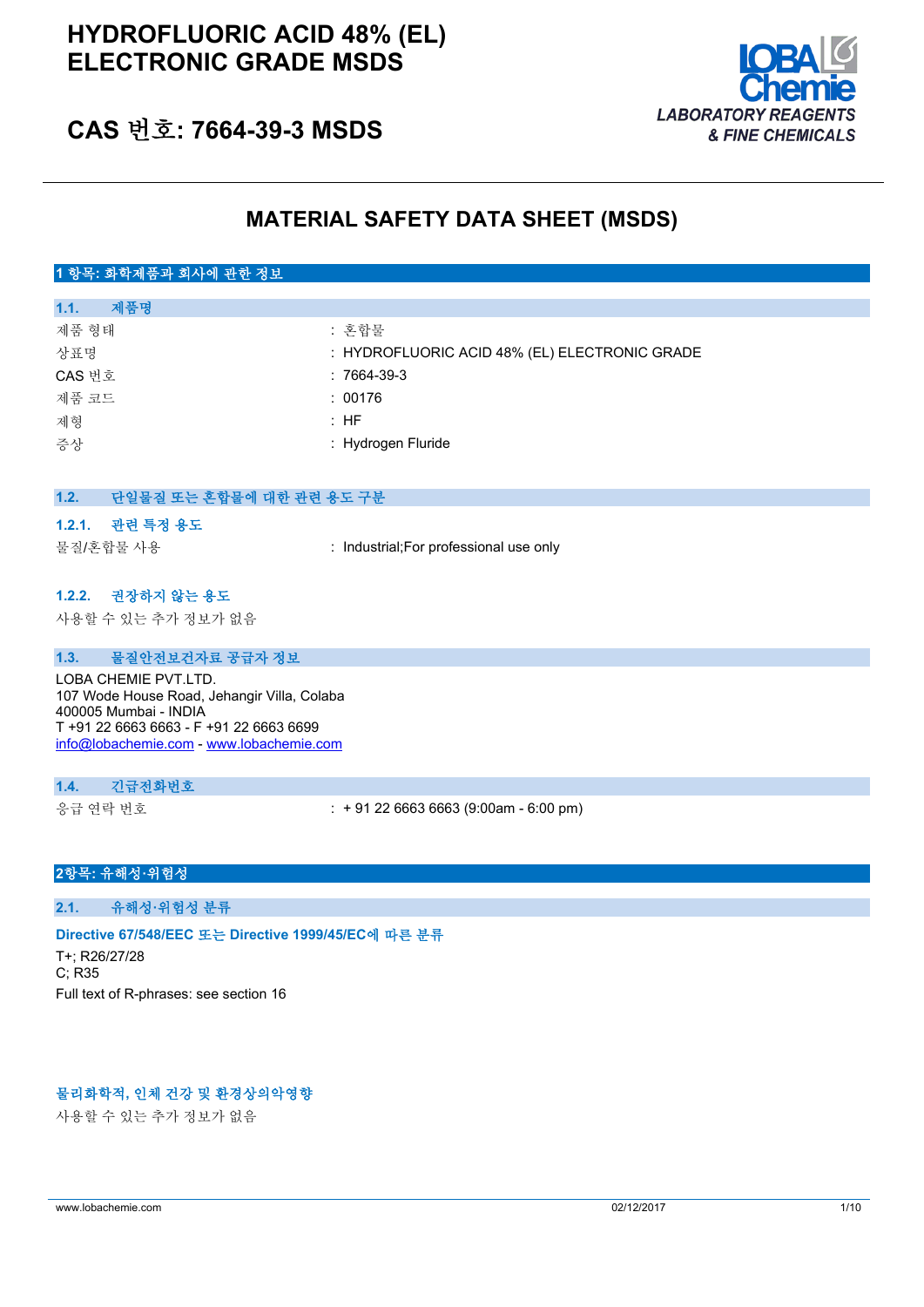물질안전보건자료

**2.2. 예방조치문구를 포함한 경고표지 항목**

**지령 67/548/EEC 또는 1999/45/EC에 따른 라벨 표시**

Hazard symbols is a set of the state of the state of the state of the state of the state of the state of the state of the state of the state of the state of the state of the state of the state of the state of the state of



독성이 강함

#### **2.3. 기타 정보**

사용할 수 있는 추가 정보가 없음

|      |      | 3항목: 구성성분의 명칭 및 함유량 |  |  |  |  |
|------|------|---------------------|--|--|--|--|
|      |      |                     |  |  |  |  |
| 3.1. | 단일물질 |                     |  |  |  |  |
| 해당없음 |      |                     |  |  |  |  |

#### **3.2. 혼합물**

| 명칭                           | 제품명                                                                              | $\frac{9}{6}$ | Directive 67/548/EEC에<br>따른 분류 | <b>Regulation (EC)</b><br>No.1272/2008 [CLP]에<br>따른 분류                                                                                       |
|------------------------------|----------------------------------------------------------------------------------|---------------|--------------------------------|----------------------------------------------------------------------------------------------------------------------------------------------|
| Water                        | (CAS 번호) 7732-<br>$18-5$<br>(EC 번호) 231-791-                                     | $50 - 75$     | 분류되지 않음                        | 분류되지 않음                                                                                                                                      |
| Hydrofluoric acid - solution | (CAS 번호) 7664-<br>$39-3$<br>(EC 번호) 231-634-<br>8<br>(EC 색인 번호) 009-<br>003-00-1 | $25 - 50$     | T+: R26/27/28<br>C: R35        | Acute Tox. 1 (Dermal),<br>H310<br>Acute Tox. 3 (Inhalation).<br>H331<br>Acute Tox. 1 (Oral), H300<br>Skin Corr. 1A, H314<br>Eye Dam. 1, H318 |

R- 및 H- 문구에 대한 전문: 16항 참조

| 4항목: 응급조치요령     |                                                                                           |
|-----------------|-------------------------------------------------------------------------------------------|
|                 |                                                                                           |
| 4.1.<br>응급조치 요령 |                                                                                           |
| 흠입 후 응급 조치      | : 신선한 공기가 있는 곳으로 옮기고 호흡하기 쉬운 자세로 안정을 취하시오. 즉시<br>의료기관(의사)의 진찰을 받으시오.                      |
| 피부 접촉 후 응급 조치   | : 다량의 비누 및 물로 부드럽게 씻어내시오. Take off contaminated clothing. 피부<br>자극이 생기면 의학적이 조언 주의를 받으시오. |
| 아구 접촉 후 응급 조치   | : 눈에 대한 자극이 지속되면 의학적인 조언·주의를 받으시오. 가능하면 콘택트렌즈를<br>제거하시오. 계속 씻으시오. 몇 분간 물로 조심해서 씻으시오.      |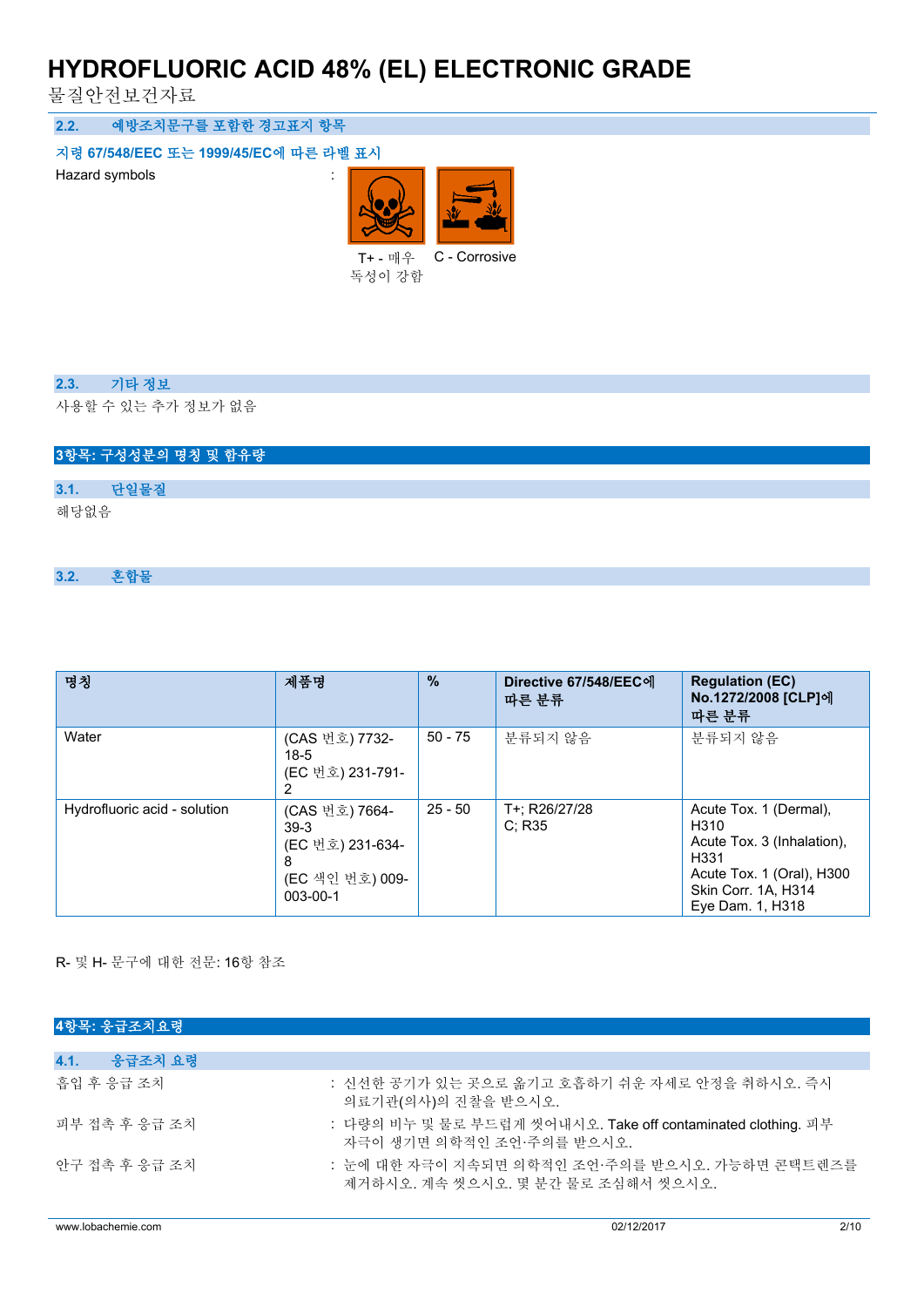물질안전보건자료

| 섭취 후 응급 조치                             | : If you feel unwell, seek medical advice. Rinse mouth out with water.                                                                    |
|----------------------------------------|-------------------------------------------------------------------------------------------------------------------------------------------|
| 변이원성<br>4.2.                           |                                                                                                                                           |
| 증상/부상                                  | : 피부에 심한 화상과 눈에 손상을 일으킴.                                                                                                                  |
| 피부 접촉 후 증상/부상                          | : 피부와 접촉하면 치명적임.                                                                                                                          |
| 섭취 후 증상/부상                             | : 삼키면 치명적임.                                                                                                                               |
| 4.3.<br>즉각적인 치료 및 특수 치료 필요 여부 표시       |                                                                                                                                           |
| Treat symptomatically.                 |                                                                                                                                           |
| 5항목: 폭발·화재시 대처방법                       |                                                                                                                                           |
| 적절한 소화제<br>5.1.                        |                                                                                                                                           |
| 적절한 소화제                                | : 소화기용 분말, CO2, 또는 물 스프레이 또는 일반 포말.                                                                                                       |
| 부적절한 소화재                               | : Carbon dioxide (CO2).                                                                                                                   |
| 화학물질로부터 생기는 특정 유해성<br>5.2.             |                                                                                                                                           |
| 사용할 수 있는 추가 정보가 없음                     |                                                                                                                                           |
| 소방대원을 위한 조언<br>5.3.                    |                                                                                                                                           |
| 화재 진압 중 보호                             | : Do not attempt to take action without suitable protective equipment.                                                                    |
|                                        |                                                                                                                                           |
| 6항목: 누출사고시 대처방법                        |                                                                                                                                           |
| 인체를 보호하기 위해 필요한 조치사항 및 보호구<br>6.1.     |                                                                                                                                           |
| 6.1.1.<br>비응급 요원용                      |                                                                                                                                           |
| 응급 조치                                  | : Evacuate unnecessary personnel.                                                                                                         |
| 6.1.2. 응급 구조대용                         |                                                                                                                                           |
| 보호 장비                                  | : 적절한 개인 보호구를 착용하시오.                                                                                                                      |
| 응급 조치                                  | : Ventilate area.                                                                                                                         |
| 환경을 보호하기 위해 필요한 조치사항<br>6.2.           |                                                                                                                                           |
| 환경으로 배출하지 마시오.                         |                                                                                                                                           |
| 정화 또는 제거 방법<br>6.3.                    |                                                                                                                                           |
| 세척 방법                                  | : 누출물을 모으시오. On land, sweep or shovel into suitable containers. Soak up spills                                                            |
|                                        | with inert solids, such as clay or diatomaceous earth as soon as possible.                                                                |
| 기타 항목 참조<br>6.4.                       |                                                                                                                                           |
| 사용할 수 있는 추가 정보가 없음                     |                                                                                                                                           |
| 7항목: 취급 및 저장방법                         |                                                                                                                                           |
| 안전취급요령<br>7.1.                         |                                                                                                                                           |
| 안전취급요령                                 | : Avoid contact with skin, eyes and clothing.                                                                                             |
| 위생 조치                                  | : 이 제품을 사용할 때에는 먹거나, 마시거나 흡연하지 마시오. Wash hands and other<br>exposed areas with mild soap and water before eating, drinking or smoking and |
|                                        | when leaving work.                                                                                                                        |
| 7.2.<br>피해야할 조건을 포함한 안전한 저장 방법         |                                                                                                                                           |
| 적절한 공학적 관리                             | : Comply with applicable regulations.                                                                                                     |
| 보관 조건                                  | : 용기를 단단히 밀폐하시오. 환기가 잘 되는 곳에 보관하고 저온으로 유지하시오.                                                                                             |
|                                        |                                                                                                                                           |
| 특정 최종 사용<br>7.3.<br>사용할 수 있는 추가 정보가 없음 |                                                                                                                                           |
| www.lobachemie.com                     | 02/12/2017<br>3/10                                                                                                                        |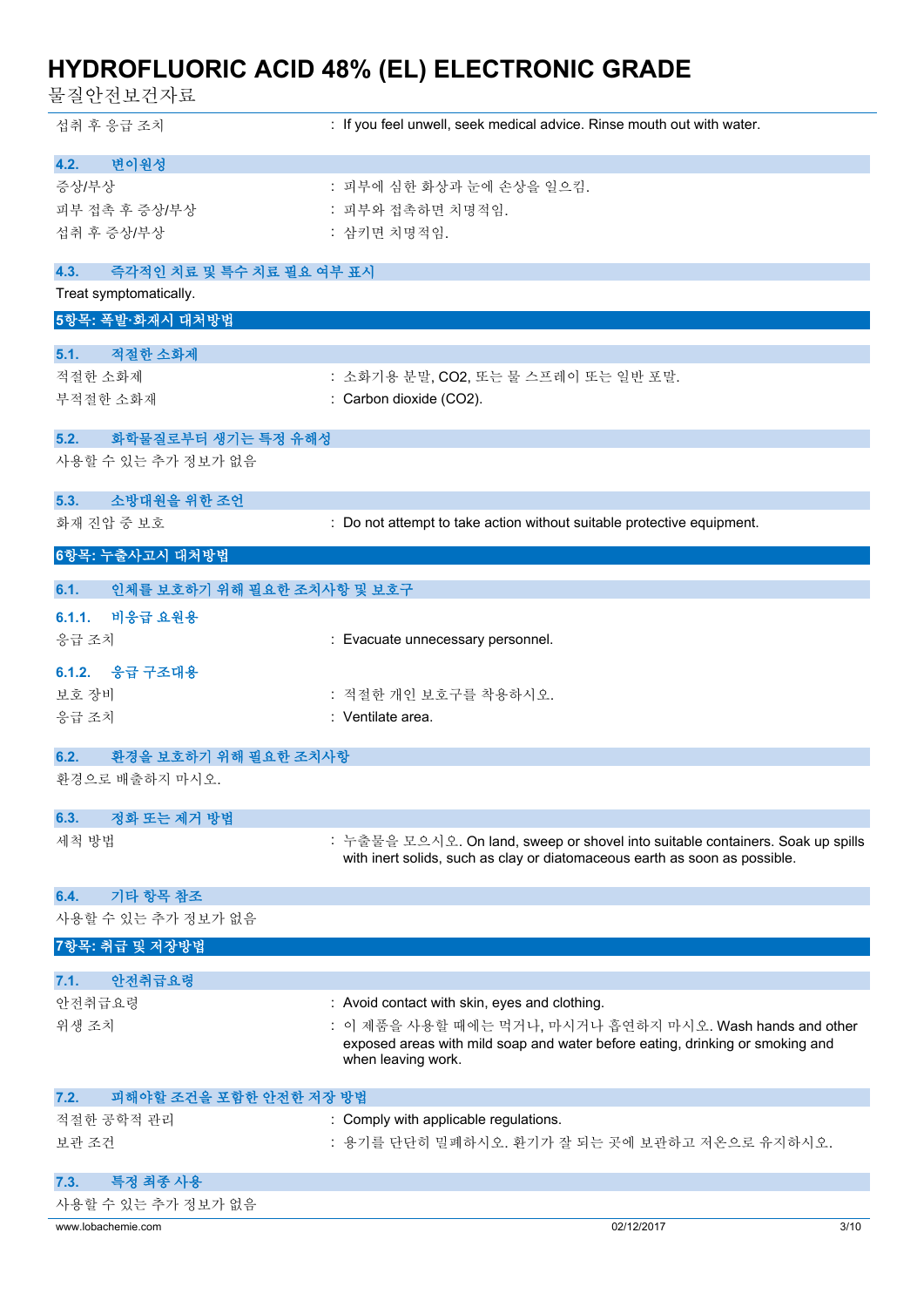물질안전보건자료

### **8항목: 노출방지 및 개인보호구**

### **8.1. 제어 매개 변수**

사용할 수 있는 추가 정보가 없음

초기 끓는점과 끓는점 범위 : 1080 °C

인화점 : 자료없음

자연발화온도 : 자료없음

분해온도 가로없음

인화성(고체, 기체) : 자료없음

상대 밀도 ٢ - 2000 - 2000 - 2000 - 2000 - 2010 - 2010 - 2010 - 2010 - 2010 - 2010 - 2010 - 2010 - 2010 - 2010 - 20

비중/밀도 : 1.15 - 1.18

n-옥탄올/물분배계수 : 자료없음

점도, 운동학적 : 자료없음

20°C에서의 상대 증기 밀도 : 1.97

증기압 : 25 mm Hg at 200C

용해도 : 물: Infinitely soluble

| 노출방지<br>8.2.                 |                                   |
|------------------------------|-----------------------------------|
| 손보호                          | : 보호 장갑                           |
| 눈보호                          | : Chemical goggles or face shield |
| 신체 보호                        | : 적절한 보호복을 착용하시오                  |
| 호흡기 보호                       | : 호흡 보호구를 착용하시오                   |
| 9항목: 물리화학적 특성                |                                   |
| 기본적인 물리화학적 특성에 대한 정보<br>9.1. |                                   |
| 물리적 상태                       | : 액체                              |
| 색상                           | : Clear Colorless.                |
| 냄새                           | : acrid odor.                     |
| 냄새 역치                        | : 자료없음                            |
| pH                           | $\therefore$ 1                    |
| 상대 증발 속도(부틸아세테이트=1)          | : 자료없음                            |
| 융해점                          | : $<$ -360 °C                     |
| 빙점                           | : 자료없음                            |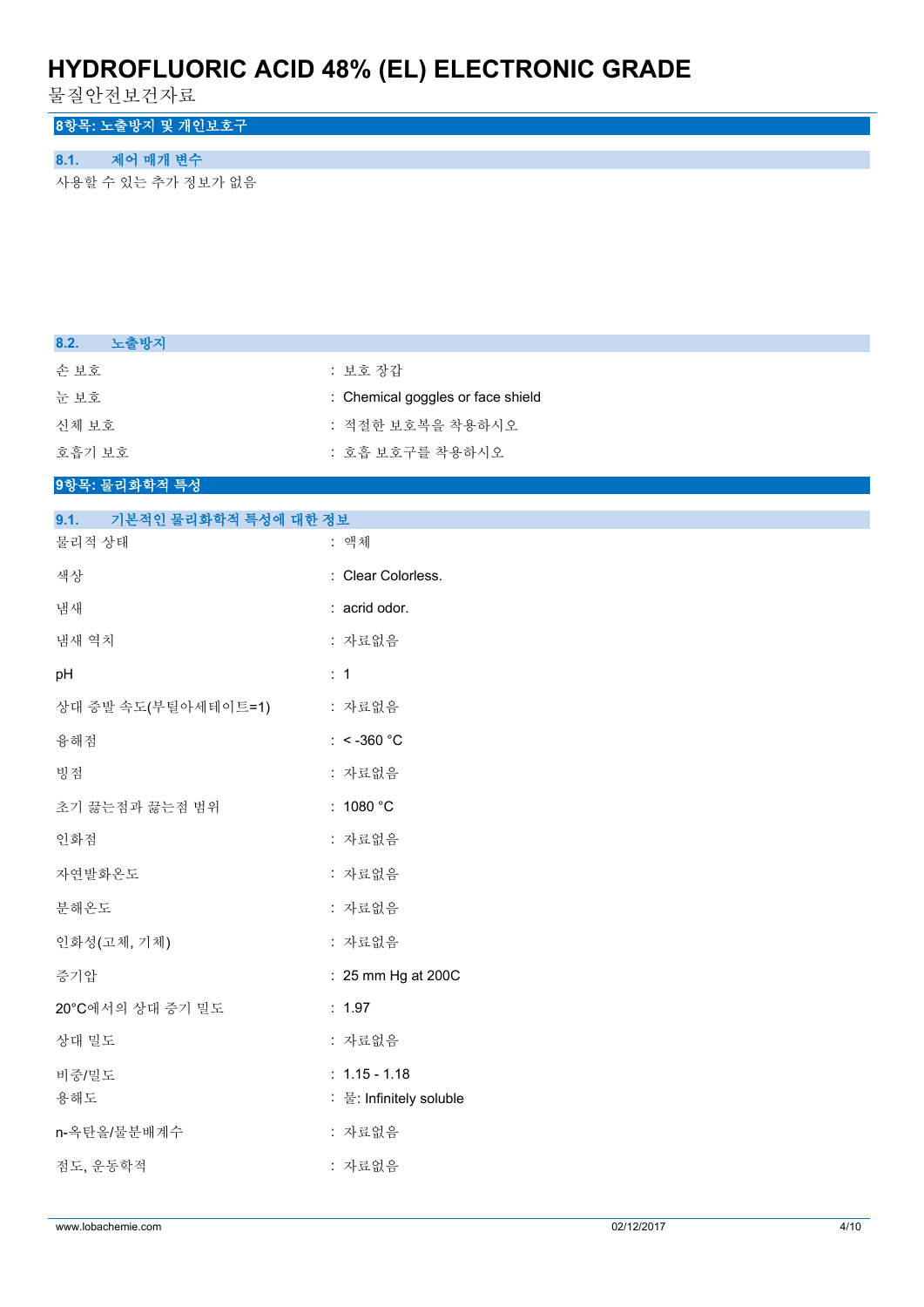물질안전보건자료

| 점도, 역학적            | : 자료없음 |
|--------------------|--------|
| 폭발성                | : 자료없음 |
| 산화성                | : 자료없음 |
| 인화 또는 폭발 범위의 상하/하한 | : 자료없음 |

#### **9.2. 그 밖의 참고사항**

사용할 수 있는 추가 정보가 없음

#### **10항목: 안정성 및 반응성**

#### **10.1. 반응성**

Thermal decomposition generates : Corrosive vapours.

#### **10.2. 화학적 안정성**

사용할 수 있는 추가 정보가 없음

#### **10.3. 유해 반응의 가능성**

사용할 수 있는 추가 정보가 없음

#### **10.4. 피해야 할 조건**

직사광선. Overheating. Open flame. Sparks.

#### **10.5. 피해야 할 물질**

사용할 수 있는 추가 정보가 없음

#### **10.6. 분해시 생성되는 유해물질**

Thermal decomposition generates : Corrosive vapours.

| 11항목: 독성에 관한 정보 |                                                   |
|-----------------|---------------------------------------------------|
|                 |                                                   |
| 11.1. 독성에 대한 정보 |                                                   |
| 급성 독성           | : 분류되지 않음                                         |
| 자극              | : 분류되지 않음                                         |
|                 | pH: 1                                             |
| 부식성             | : 분류되지 않음                                         |
|                 | pH: 1                                             |
| 과민성             | : 분류되지 않음                                         |
| 반복 투여 독성        | : 분류되지 않음                                         |
| 발암성             | : 분류되지 않음                                         |
| 생식세포변이원성        | : 분류되지 않음                                         |
| 생식독성            | : 분류되지 않음                                         |
|                 |                                                   |
| $\rightarrow$   | 인체 건강에 미치는 잠재적 악성 효과 및 : 삼키면 치명적임. 피부와 접촉하면 치명적임. |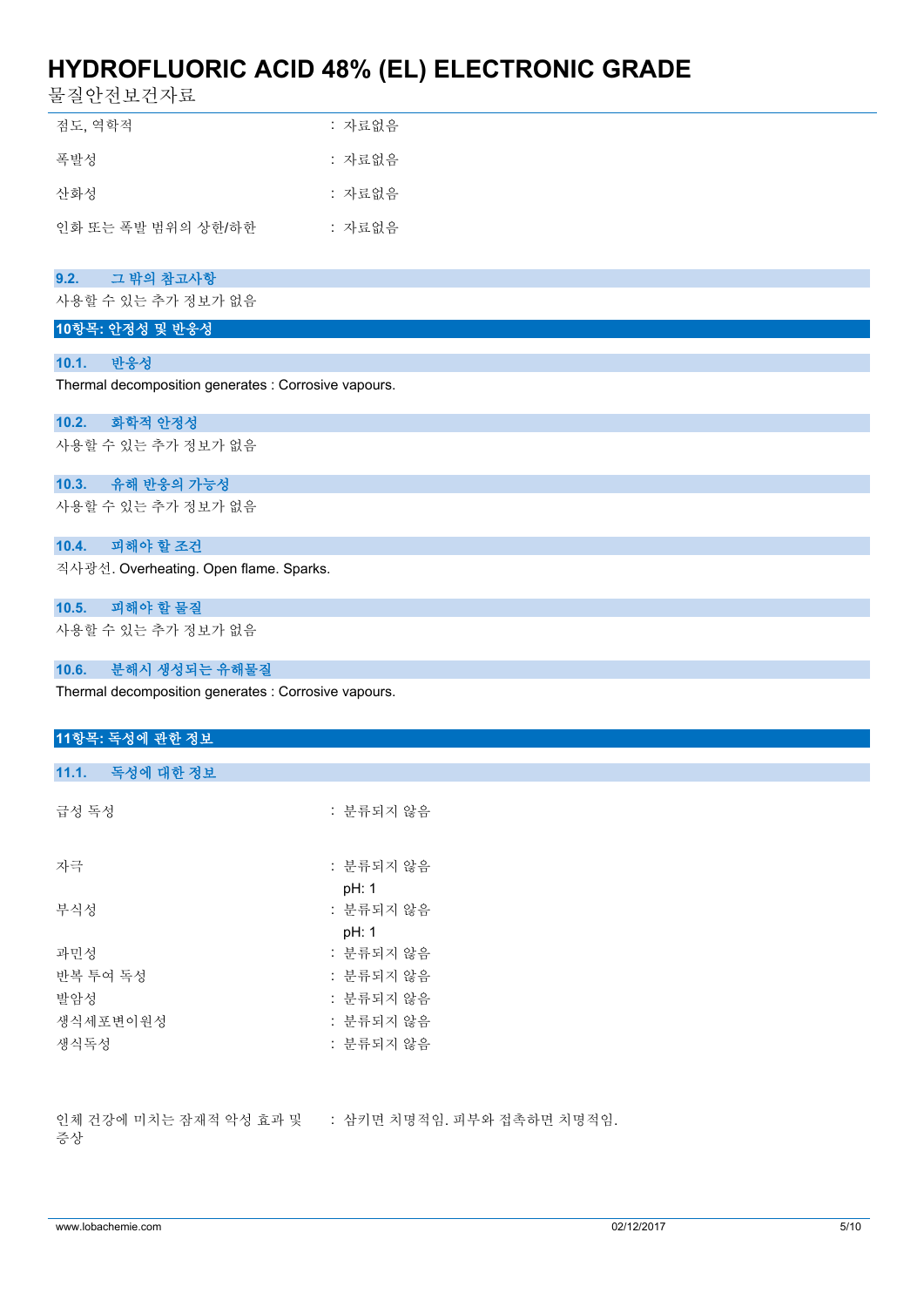물질안전보건자료

### **12항목: 환경에 미치는 영향**

#### **12.1. 독성**

사용할 수 있는 추가 정보가 없음

#### **12.2. 잔류성 및 분해성**

사용할 수 있는 추가 정보가 없음

#### **12.3. 생물농축성**

사용할 수 있는 추가 정보가 없음

#### **12.4. 토양이동성**

사용할 수 있는 추가 정보가 없음

#### **12.5. PBT 및 vPvB 평가 결과**

사용할 수 있는 추가 정보가 없음

| 기타 유해 영향<br>12.6.                             |                                               |
|-----------------------------------------------|-----------------------------------------------|
| 사용할 수 있는 추가 정보가 없음                            |                                               |
| 13항목: 폐기시 주의사항                                |                                               |
| 폐기물 처리법<br>13.1.                              |                                               |
| Product/Packaging disposal<br>recommendations | :  내용물과 용기를 폐기하시오.                            |
| 생태학 - 폐기물                                     | : Hazardous waste due to toxicity.            |
| 14항목: 운송에 필요한 정보                              |                                               |
| ADR / RID / IMDG / IATA / ADN 에 따름            |                                               |
| 14.1.<br>유엔번호(UN No.)                         |                                               |
| UN-번호(ADR)                                    | : 1790                                        |
| UN-번호 (IMDG)                                  | : 1790                                        |
| UN-번호(IATA)                                   | : 1790                                        |
| UN-번호(ADN)                                    | : 1790                                        |
| UN-번호(RID)                                    | : 1790                                        |
| 적정선적명<br>14.2.                                |                                               |
| 고유 운송 명칭(ADR)                                 | : HYDROFLUORIC ACID                           |
| Proper Shipping Name (IMDG)                   | : HYDROFLUORIC ACID                           |
| 고유 운송 명칭(IATA)                                | : HYDROFLUORIC ACID                           |
| 고유 운송 명칭(ADN)                                 | : HYDROFLUORIC ACID                           |
| 고유 운송 명칭(RID)                                 | : HYDROFLUORIC ACID                           |
| Transport document description (ADR)          | : UN 1790 HYDROFLUORIC ACID, 8 (6.1), II, (E) |
| 운송 문서 기술 (IMDG)                               | : UN 1790 HYDROFLUORIC ACID, 8 (6.1), II      |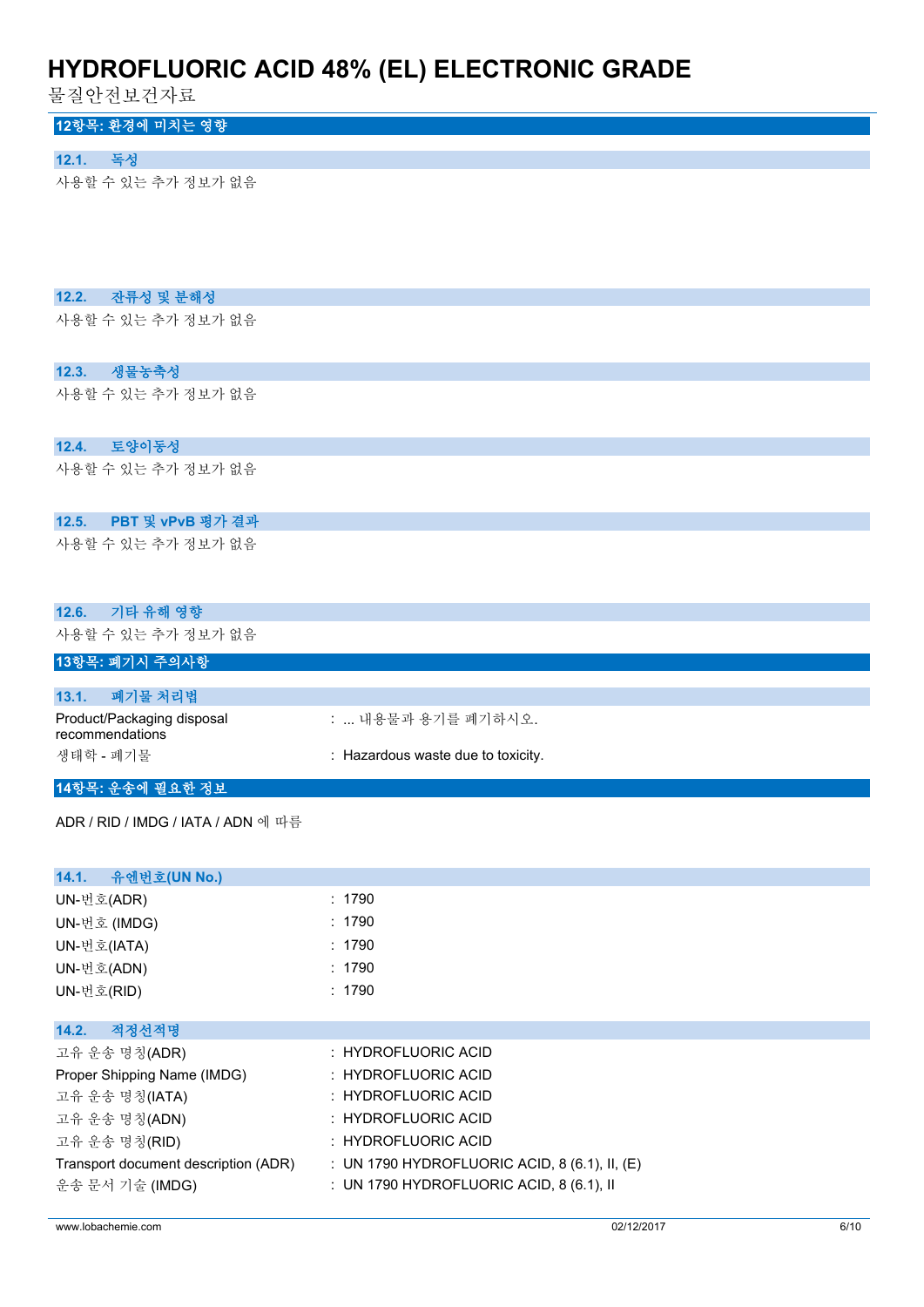물질안전보건자료

| 운송 문서 기술 (IATA) | : UN 1790 HYDROFLUORIC ACID, 8 (6.1), II |
|-----------------|------------------------------------------|
|-----------------|------------------------------------------|

- 운송 문서 기술 (ADN) : UN 1790 HYDROFLUORIC ACID, 8 (6.1), II
- 운송 문서 기술 (RID) : UN 1790 HYDROFLUORIC ACID, 8 (6.1), II

#### **14.3. 운송에서의 위험성 등급**

#### **ADR**

|  | 운송 위험 분류 (ADR)      |
|--|---------------------|
|  | Danger labels (ADR) |

 $: 8(6.1)$  $B, 6.1$ 





운송 위험 분류 (IMDG) : 8 (6.1) Danger labels (IMDG) : 8, 6.1

**IATA** 운송 위험 분류 (IATA) : 8 (6.1) 위험 표지 라벨(IATA) : 8, 6.1



 $: 8(6.1)$ 

:



| <b>ADN</b>          |          |
|---------------------|----------|
| 운송 위험 분류 (ADN)      | : 8(6.1) |
| Danger labels (ADN) | : 8.6.1  |



운송 위험 분류 (RID) : 8 (6.1) Danger labels (RID) : 8, 6.1







| 14.4. 용기등급 |  |
|------------|--|
| 포장 등급(ADR) |  |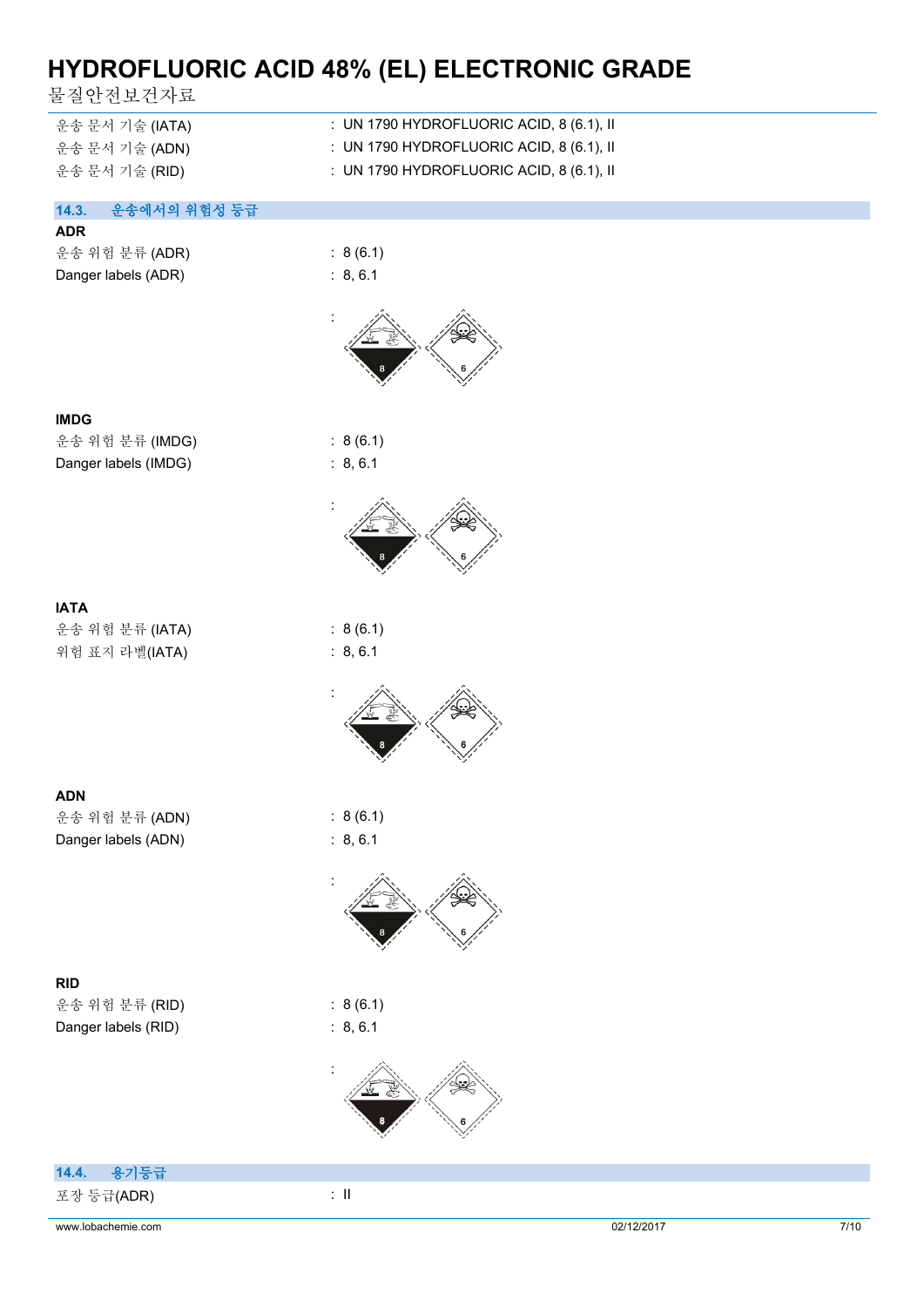물질안전보건자료

| 포장 등급(IMDG)     | $\therefore$ 11          |
|-----------------|--------------------------|
| 포장 그룹(IATA)     | $\therefore$ 11          |
| 포장 그룹(ADN)      | $\therefore$ 11          |
| 포장 등급(RID)      | $\therefore$ $\parallel$ |
|                 |                          |
| 환경 유해성<br>14.5. |                          |
| 환경에 위험          | : No                     |
| 해양오염물질          | : No                     |
| 그 밖의 참고사항       | : 가용 추가 정보 없음            |
|                 |                          |

#### **14.6. 사용자를 위한 특별 주의사항**

| - 내륙 수송                                                                    |                      |
|----------------------------------------------------------------------------|----------------------|
| 분류 코드(UN)                                                                  | : CT1                |
| 일정량(ADR)                                                                   | 1L<br>÷              |
| 극소량(ADR)                                                                   | E2                   |
| Packing instructions (ADR)                                                 | : P001, IBC02        |
| Mixed packing provisions (ADR)                                             | : MP15               |
| Portable tank and bulk container<br>instructions (ADR)                     | : T8                 |
| Portable tank and bulk container special<br>provisions (ADR)               | TP <sub>2</sub><br>÷ |
| Tank code (ADR)                                                            | : L4DH               |
| Tank special provisions (ADR)                                              | :TU14, TE21          |
| 탱크 수송용 차량                                                                  | : AT                 |
| 운송 범주(ADR)                                                                 | 2                    |
| Special provisions for carriage - Loading,<br>unloading and handling (ADR) | : CV13, CV28         |
| 위험 식별 번호(Kemler 번호)                                                        | 86<br>÷              |
| 오렌지 플레이트                                                                   | 86                   |
|                                                                            |                      |
|                                                                            | 1790                 |
| 터널 제한 코드 (ADR)                                                             | Ε<br>÷               |
| EAC 코드                                                                     | 2W<br>÷              |
| APP 코드                                                                     | ۰<br>B               |
| - 해상 운송                                                                    |                      |
| Limited quantities (IMDG)                                                  | 1 <sub>L</sub><br>÷. |
| 극소량(IMDG)                                                                  | : E2                 |
| Packing instructions (IMDG)                                                | : P001               |
| Packing provisions (IMDG)                                                  | : PP81               |
| IBC packing instructions (IMDG)                                            | : IBC02              |
| IBC special provisions (IMDG)                                              | : B20                |
| Tank instructions (IMDG)                                                   | T8                   |
| Tank special provisions (IMDG)                                             | TP <sub>2</sub><br>÷ |
| EmS-No. (Fire)                                                             | $F-A$                |
| EmS-No. (Spillage)                                                         | $S-B$                |
| Stowage category (IMDG)                                                    | D                    |
| Stowage and handling (IMDG)                                                | SW1, SW2, H2         |
| MFAG-번호                                                                    | 157                  |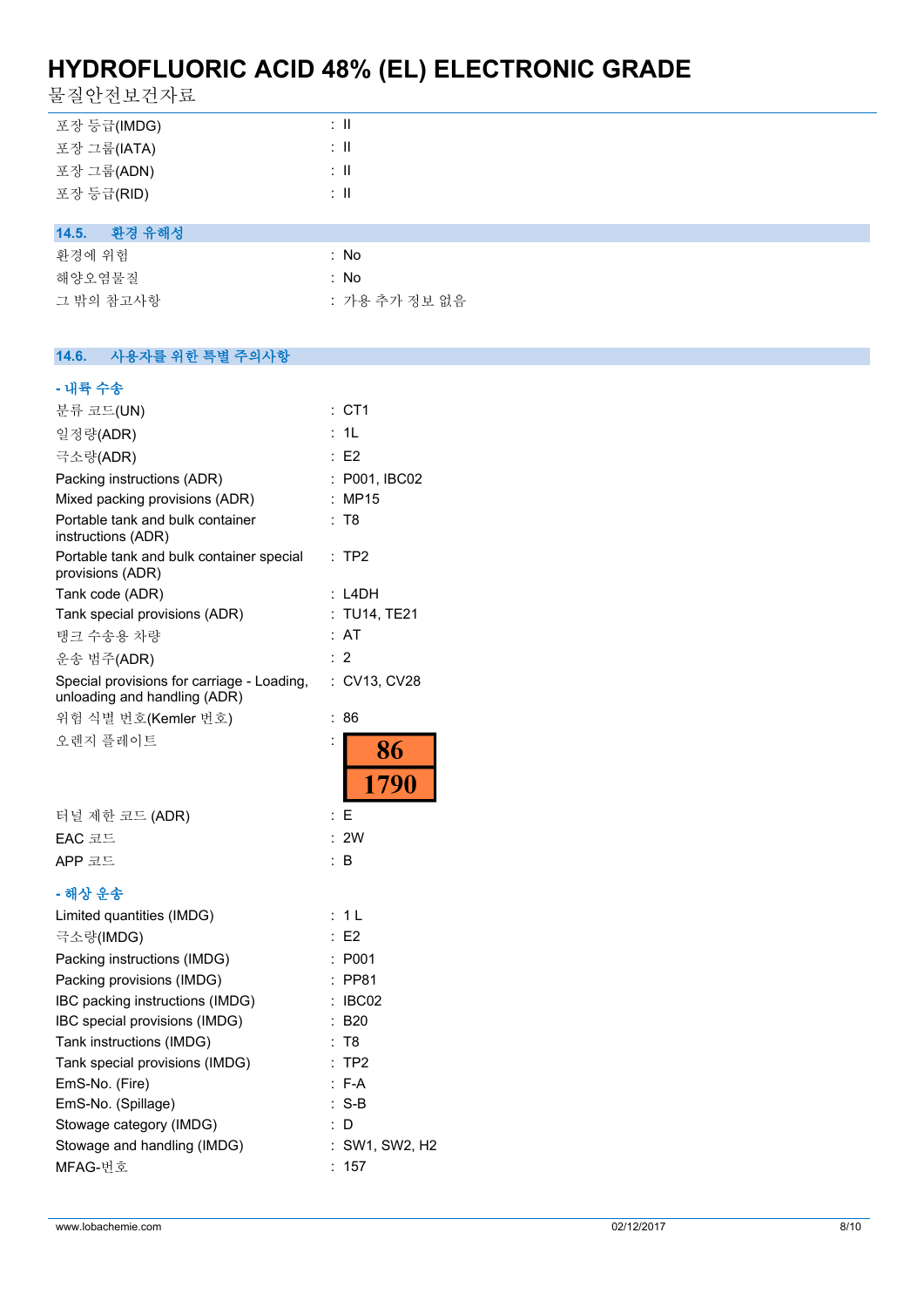물질안전보건자료

#### **- 항공 운송**

| PCA 예상 수량(IATA)                                                  | : E2                    |
|------------------------------------------------------------------|-------------------------|
| PCA 제한 수량(IATA)                                                  | : Y840                  |
| PCA 제한 수량 최대 순수량(IATA)                                           | : 0.5L                  |
| PCA 포장 지침(IATA)                                                  | 851                     |
| PCA 최대 순수량(IATA)                                                 | 1L                      |
| CAO 포장 지침(IATA)                                                  | : 855                   |
| CAO 최대 순수량(IATA)                                                 | : 30L                   |
| ERG 코드(IATA)                                                     | : 8P                    |
| - 국내 수로 운송                                                       |                         |
| 분류 코드(ADN)                                                       | $:$ CT1                 |
| 특별 공급(ADN)                                                       | :802                    |
| 일정량(ADN)                                                         | : 1L                    |
| 극소량(ADN)                                                         | :E2                     |
| Equipment required (ADN)                                         | : PP, EP, TOX, A        |
| Ventilation (ADN)                                                | : VE02                  |
| Number of blue cones/lights (ADN)                                | $\therefore$ 2          |
| - 철도 수송                                                          |                         |
| Classification code (RID)                                        | $:$ CT1                 |
| 한정 수량(RID)                                                       | : 1L                    |
| 극소량(RID)                                                         | E2                      |
| Packing instructions (RID)                                       | : P001, IBC02           |
| Mixed packing provisions (RID)                                   | MP15<br>÷               |
| Portable tank and bulk container<br>instructions (RID)           | : T8                    |
| Portable tank and bulk container special<br>provisions (RID)     | : TP2                   |
| Tank codes for RID tanks (RID)                                   | : L4DH                  |
| Special provisions for RID tanks (RID)                           | : TU14, TE17, TE21, TT4 |
| 운송 범주(RID)                                                       | 2                       |
| Special provisions for carriage - Loading<br>and unloading (RID) | : CW13, CW28            |
| Colis express (express parcels) (RID)                            | : CE6                   |
| Hazard identification number (RID)                               | : 86                    |

#### **14.7. MARPOL 73/78 별첨 II 및 IBC 코드에 따른 대량 운송**

해당없음

### **15항목: 법적 규제현황**

### **15.1. 안전, 보건 및 환경과 관련하여 단일물질 또는 혼합물에 대한 특별 규정/법규**

**15.1.1. EU 규정**

Contains no substances with Annex XVII restrictions REACH 후보 물질 미함유

Contains no REACH Annex XIV substances.